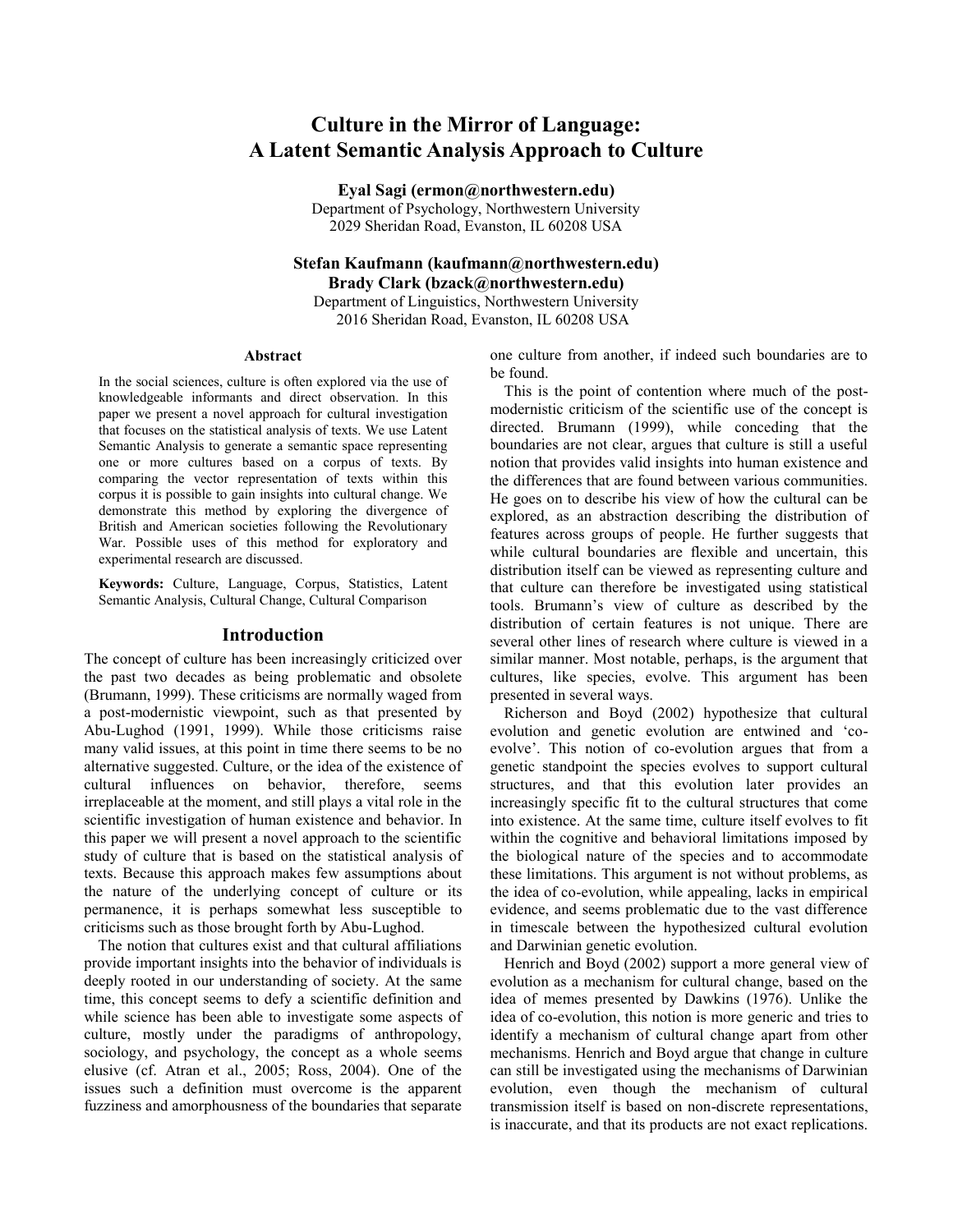This argument bears striking similarities to Brumann (1999)"s notion of cultural boundaries as based on statistical distributions of 'cultural units', where culture is defined by examining entire populations, rather than individuals.

Overall, there seems to be little dispute over this view of culture as a fuzzy entity with uncertain boundaries. This idea is also supported by the 'naïve' and intuitive notion of culture, as can be seen by the American Heritage dictionary definition of culture: "The predominating attitudes and behavior that characterize the functioning of a group or organization" (American Heritage dictionary, 2000, definition 1d). Under this definition culture is seen as a collection of attitudes and behavior that are characteristic of the group, rather than as a requirement of it.

By these accounts, culture can be seen as *an average* of social knowledge and behavior taken over a large group of people which are perceived as being part of the specific culture. Cultural knowledge, then, is not stored at the individual level (except, perhaps, a few special individuals which are *extremely* versed in the culture), but rather is an aggregate of the cultural knowledge of the group. This conceptualization of culture poses a problem to anthropologists, whose work is based on the extraction of cultural knowledge from individuals and on their own experiences of the knowledge and behavior relevant to the investigated culture, as well as others attempting to uncover the regularities underlying it.

The psychological methodology, which usually involves averaging over a large group of subjects, seems well suited for dealing with the concept of culture as presented so far, although it has shortcomings of its own in this case. An average, by its very nature, dilutes the effects of the individual by aggregation and results in a focus on the commonalities of the sample at the expense of individual variability. While this works well where the commonalities are strong compared to individual variability, this is not always the case where culture is concerned. Culture is based on knowledge, and the variability of knowledge among individuals is large. The cultural knowledge, then, is difficult to "extract" by averaging over only a few individuals, and the psychological process itself becomes increasingly complicated with the size of the sample.

The Cultural Consensus Model (CCM), presented by Romney et al. (1986) attempts to overcome this problem by identifying the "culturally knowledgeable" individuals in the sample. In this way, the CCM helps to alleviate many of the problems found in the averaging and aggregation of data, especially the dilution of information due to variability, while augmenting the amount of relevant information found in the sample. The CCM achieves this through the assumption that the culturally appropriate knowledge shows little variability among individuals. From this assumption, it follows that individuals who share this cultural knowledge should show little variability, while those who lack the cultural knowledge would have greater variability in their responses. By weeding out this extraneous variability the CCM reduces the overall variability in the sample and achieves its greater focus.

This method, however, is not without its limitations. Perhaps the most apparent limitation is the assumption of the existence of a *single* 'culturally correct' answer for every question. While some cultural knowledge (perhaps most) might exhibit this type of unimodal distribution, there might be no such culture-wide accepted answer, in which case a bimodal, or multimodal distribution might occur in the data. When this occurs, the CCM might fail altogether, or point to one of these answers as the "culturally-correct" one ignoring the others.

An obvious example of such a case would be a result of cultural change over a generation. While the elders of a tribe are usually held to hold most of the cultural knowledge, and should therefore be expected to be "chosen" by the CCM as the most appropriate source of cultural knowledge, their knowledge is mostly based on experiences of the past. If the culture has undergone significant change in the decade prior to the research, for example, there might be a discrepancy in the cultural knowledge between these elders, who might be less flexible and less open to change, and the younger generation, who might be embracing this change. This will result in the CCM accepting the elders' notion of the culture over that of the younger generation, and thus the "freezing" in time of the culture that is not appropriate.

A related drawback of the CCM is the assumption it makes about the relative "difficulty" of the various pieces of cultural knowledge. Some parts of the cultural knowledge are less accessible than others – Shamanic rituals, for example, as well as the beliefs that underlie them, are usually kept as a secret of the shamans, and are rarely imparted on third parties. Applying the CCM to data collected from the tribe as a whole, then, would tend to dismiss those as part of the variability of non-cultural knowledge, unless the shamans themselves are considerably more versed in the culture than other members of the tribe.

The CCM is based on the assumption that cultural knowledge is *shared knowledge*, and that as such it should elicit similar responses. This assumption is prevalent throughout most of the literature on culture, and is one of the cornerstones on which evolutionary theories of culture, for example, rely. Brumann (1999) also argues that culture should be conceived of as something that is common between individuals, although he goes to great lengths to avoid making claims as to *what* it is that is shared. It seems, however, that no matter what is shared, part of it must be knowledge.

Up to this point, cultural knowledge was assumed to exist' only in the minds of the individuals who are a part of the culture (to a greater or lesser degree). However, cultural transmission, which is a requirement for culture to continue its existence across generations, does not happen by the explicit transmission of the information itself, but rather through the experiences of the individual as it passes through childhood and adulthood. These *social* and *cultural* experiences may involve the observation and mimicking of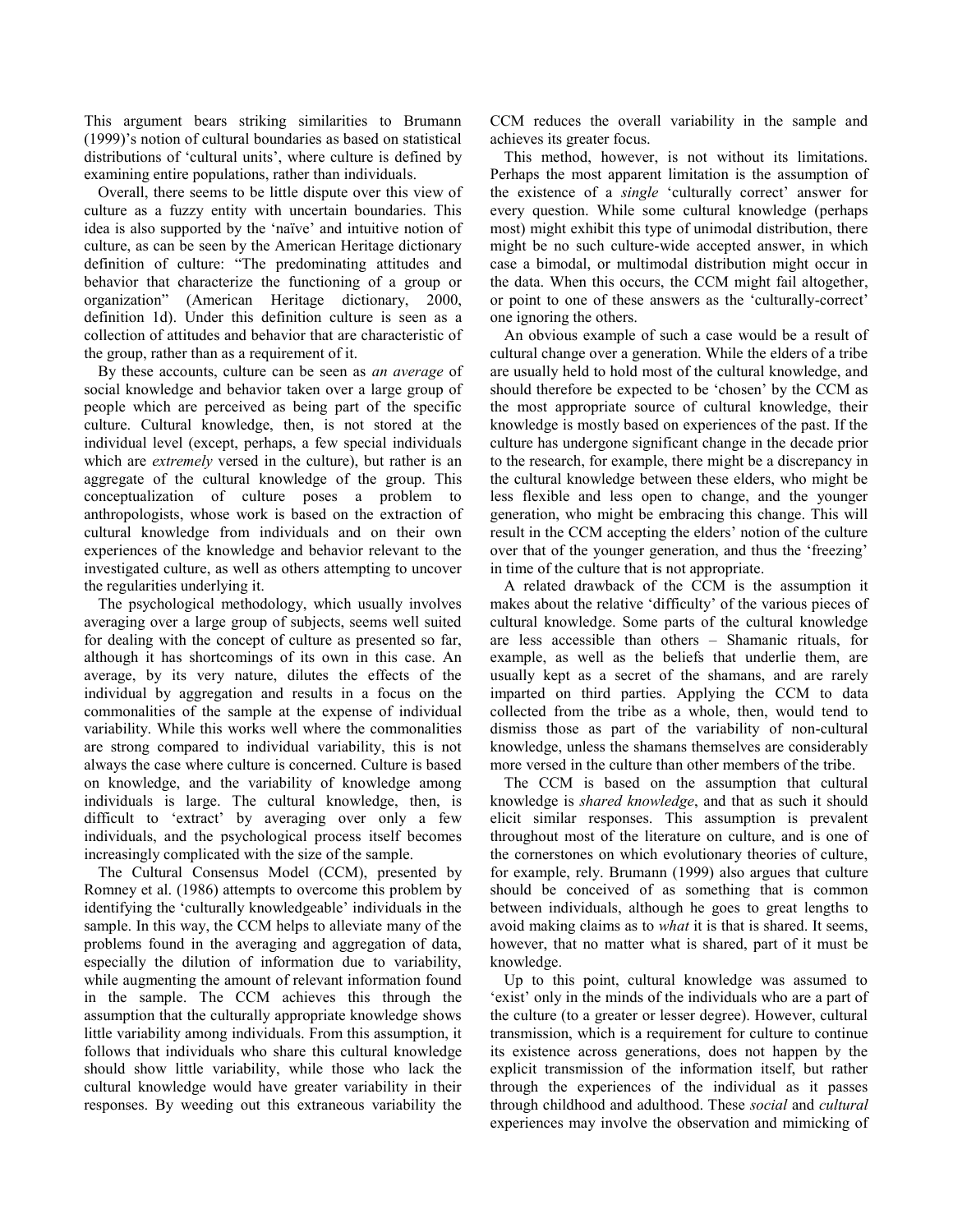behavior, but are usually believed to involve a high degree of linguistic interaction, as is the case with most social behaviors. In fact, there are some linguistic repositories whose *expressed purpose* is to transmit cultural values and ideas from one generation to the next, such as the Jewish "Hagadah". Moreover, in Dawkins (1976)"s conceptualization, memes use language as their primary mode of transmission. Therefore, it is generally accepted that most cultural knowledge is transferred, in one form or another, through the use of language<sup>1</sup>.

Likewise, most of the investigations of culture, whether they are anthropological, sociological, or psychological, rely on language as the means of communication – usually in the form of interviews or questioning. It seems that the underlying assumption, although rarely discussed, is that culture *can* be transmitted through language. Linguistic interaction, being the most common social interaction in most societies, is likely to be the most common vehicle through which culture is normally expressed. Some make an even stronger claim – Wierzbicka (1992), for example, states that "to many, it is axiomatic that language is a mirror of culture, as well as being a part of culture" (page 373).

Language, then, can be seen as a vehicle for culture, and as such can be used to transmit cultural knowledge. Written language is also a repository of cultural knowledge, as it is a repository of general knowledge, where part of that knowledge is cultural. Moreover, it seems that some texts have greater cultural content than others – Myths, for example, tell stories that are clearly cultural in origin, and that rely to a great degree on the behavioral and moral codes of their culture of origin (Bierlein, 1994).

If texts and literature hold cultural knowledge, then there might be a method by which this knowledge can be elicited and examined, giving rise to a different approach for cultural investigation. This is not an entirely new idea, as the field of anthropological linguistics has been probing cultures through their texts for decades, but anthropological exploration of texts is methodologically similar to the anthropological field work – It is systematic in its own way, but relies heavily on qualitative analysis and is therefore subject to many of the criticisms waged at anthropology in general, and anthropological field work in particular.

The field of linguistics has developed a number of methods whose purpose is to extract 'linguistic meaning' out of corpora (see Manning and Schütze, 2002, chapter 15 for a short review of several of these), most of which are statistical in nature. One of the most successful of these methods, *Latent Semantic Analysis* (LSA*)*, involves the generation of a compressed *semantic space* out of a corpus. Within this space, texts with similar meaning will be represented by vectors whose "distance" as measured within the space is correspondingly small while texts that are less similar will be represented by vectors that are farther apart. Texts (as well as individual words) can be judged for semantic relatedness by examining this measure of distance

 $\overline{a}$ 

(usually measured by the cosine of the angle formed between the two vectors, *cos θ*). This semantic space, therefore, can be used to compare documents, and parts of documents, for similarity of content.

This measure is somewhat similar to the CCM"s measure of consensus. This similarity is more than accidental, as both methods employ statistical techniques that are based on *least-square fitting* of the original data. These techniques transform the original set of vectors into a different space where the translated distances between vectors correspond to the degree of difference between them.

The main difference between the two methods is in the unit of analysis – While the CCM uses sets of responses by individuals, LSA examines texts for patterns of word cooccurrence. In this respect, LSA has a certain advantage: The CCM uses a factorial design exclusively as a means for uncovering a *single* set of specific answers that correspond to a set of questions. Therefore, the CCM explicitly assumes the existence of a single uniform culture to which the sample it is analyzing belongs. LSA makes no such a-priori assumptions. Instead, LSA takes a corpus and analyzes it, searching for statistical patterns and regularities. It is therefore possible to use LSA not only to identify the "core culture" of a sample, but also to test whether the sample consists of a single culture or a cluster of several cultures.

Nevertheless, because it makes fewer assumptions, LSA is probably less focused and less sensitive. Therefore, it is likely that LSA would require considerably more data than the CCM. Fortunately, texts are often abundant in postliteracy cultures and written responses are likewise easy to obtain.

### **The Method**

Latent Semantic Analysis (LSA) is a collective term for a family of related methods, all of which involve building numerical representations of words based on occurrence patterns in a training corpus. The basic underlying assumption is that co-occurrence within the same contexts can be used as a stand-in measure of semantic relatedness (see Firth, 1957; Halliday and Hasan, 1976; Hoey, 1991, for early articulations of this idea). The success of the method in technical applications such as information retrieval and its popularity as a research tool in psychology, education, linguistics and other disciplines suggest that this hypothesis holds up well for the purposes of those applications.

The relevant notion of "context" varies. The first and still widely used implementation of the idea, developed in Information Retrieval and originally known as Latent Semantic Indexing (Deerwester et al., 1990), assembles a term-document matrix in which each vocabulary item (term) is associated with an *n-*dimensional vector recording its distribution over the *n* documents in the corpus. In contrast, the version we applied in this work measures co-occurrence in a way that is more independent of the characteristics of the documents in the training corpus, building instead a term-term matrix associating vocabulary items with vectors representing their frequency of co-occurrence with each of a

<sup>&</sup>lt;sup>1</sup> It should be noted that cultural transmission through language is often done implicitly  $-e.g.,$  using stories and myths.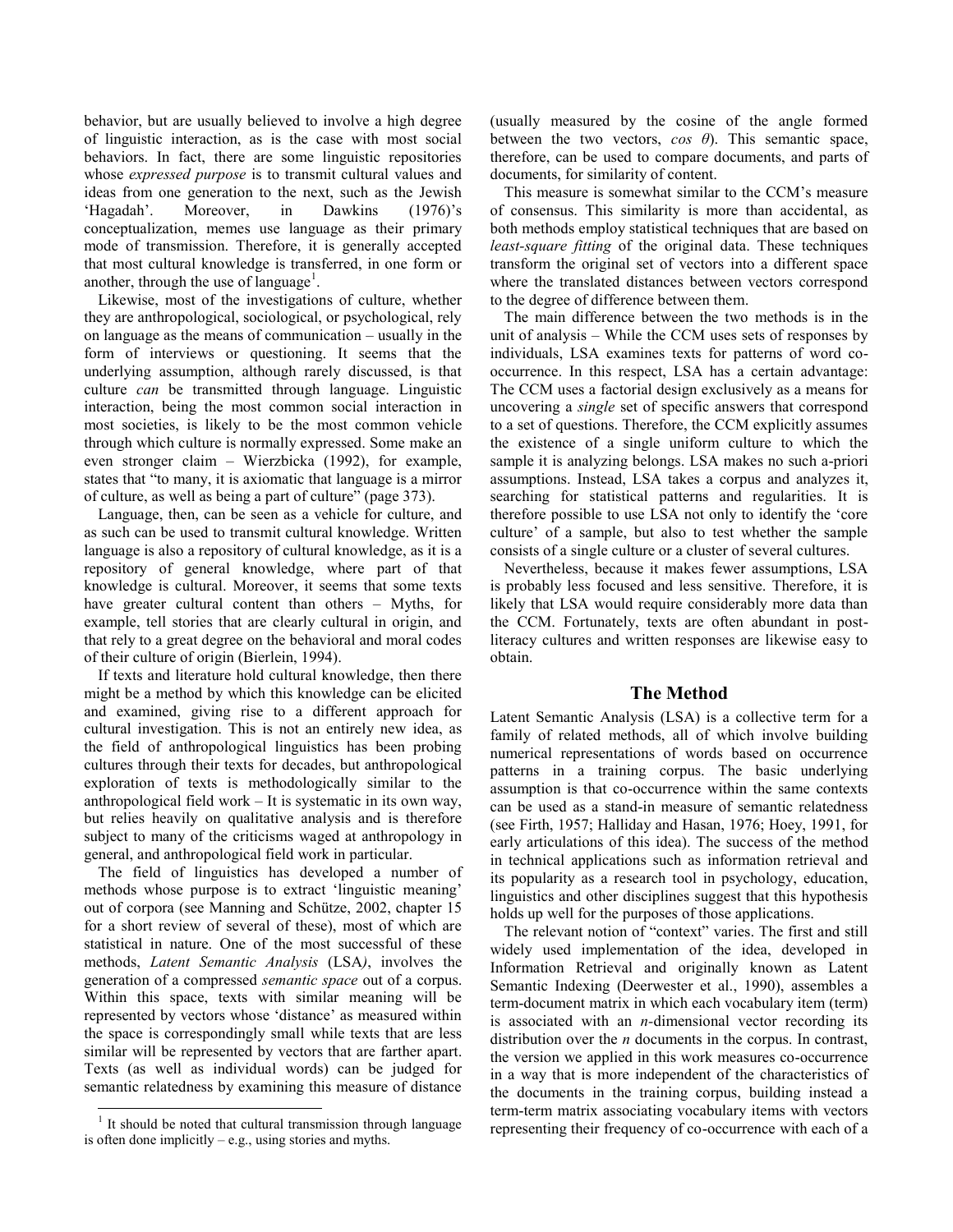list of "content-bearing" words. This approach originated with the "WordSpace" paradigm developed by Schütze (1996). The software we used is a version of the "Infomap" package developed at Stanford University and freely available (see also Takayama et al., 1999). We describe it and the steps we took in our experiments in some detail below.

### **Word and Document Vectors**

The information encoded in the co-occurrence matrix, and thus ultimately the similarity measure depends greatly on the genre and subject matter of the training corpus (Takayama et al., 1999; Kaufmann, 2000). In our case, we used the entire available corpus as our training corpus. The word types in the training corpus are ranked by frequency of occurrence, and the Infomap system automatically selects (i) a vocabulary  $W$  for which vector representations are to be collected, and (ii) a set  $C$  of 1,000 "content-bearing" words whose occurrence or non-occurrence is taken to be indicative of the subject matter of a given passage of text. These choices are guided by a stoplist of (mostly closedclass) lexical items that are to be excluded. The vocabulary  $W$  consisted of the 20,000 most frequent non-stoplist words. The set  $C$  of content-bearing words contained the  $50<sup>th</sup>$ through  $1,049$ <sup>th</sup> most frequent non-stoplist words. This method may seem rather blunt, but it has the advantage of not requiring any human intervention or antecedently given information about the domain.

The cells in the resulting matrix of 20,000 rows and 1,000 columns were filled with co-occurrence counts recording, for each pair  $\langle w, c \rangle \in W \times C$ , the number of times a token of  $c$  occurred in the context of a token of  $w$  in the corpus.<sup>2</sup> The "context" of a token  $w_i$  in our implementation is the set of tokens in a fixed-width window from the 15th item preceding  $w_i$  to the 15th item following it (less if a document boundary intervenes). The matrix was transformed by Singular Value Decomposition (SVD), whose implementation in the Infomap system relies on the SVDPACKC package (Berry, 1992; Berry et al., 1993). The output was a reduced  $20,000 \times 100$  matrix. Thus each item  $w \in W$  is associated with a 100-dimensional vector  $\vec{w}$ .

Once the vector space is obtained from the training corpus, vectors can be calculated for any multi-word unit of text (e.g. paragraphs, queries, or documents), regardless of whether it occurs in the original training corpus or not, as the normalized sum of the vectors associated with the words

 $\overline{a}$ 

it contains. In this way Infomap calculates a *vector* representing the overall content of each document in the corpus. These vector representations of documents can provide a starting point for various types of quantitative analyses. In this paper we focus on one such analysis – an investigation of cultural change and divergence based on the similarity between documents at different points in time. This similarity is measured as the correlation between a particular document vector and a baseline vector representing texts produced at a fixed earlier period.

## **The Analysis**

One of the advantages of working with texts, as opposed to people, is that texts are preserved over time, and can therefore be used as historical representations of their culture of origin at that period in which they were written. Project Guttenberg (http://gutenberg.org/) for example, is a repository of texts ranging from the  $16^{\text{th}}$  century and earlier to the  $20<sup>th</sup>$  century. As such, these texts can be used to examine cultural change across that range in time, especially where there are many such texts, as is the case with British and American literary works.

Cultural change in British and American societies is especially intriguing as these two cultures share a common origin, namely the culture of the British Isles, but have since diverged into distinct cultures. This divergence occurred within the period covered by Project Gutenberg and makes for an interesting test case of cultural evolutionary theories. Taking the analogy from the evolution of natural species, the two cultures share a common ancestral origin – The British culture of the  $17<sup>th</sup>$  and  $18<sup>th</sup>$  centuries, with external influences and a parting of ways afterwards. According to evolutionary theory, once separated, the two cultures faced different constraints and challenges, and should therefore have become increasingly different.

This comparison yields three independent predictions: Firstly, cultural change should result in documents that are increasingly different from those produced during the baseline period. Secondly, because the United States broke off from the British hegemony, American texts should be less similar to baseline documents from earlier periods in British history than their contemporary texts which originate from the British Isles. Finally, the divergence of the two cultures should result in an increase in the semantic distance between documents produced by the two cultures.<sup>3</sup>

To test these predictions, we examined the correlations of a baseline vector, representing 226 British texts from the  $17<sup>th</sup>$  and  $18<sup>th</sup>$  century, with document vectors from British and American texts for periods of 25 years starting from 1775 and ending in 1900. Based on our three predictions,

 $\overline{\phantom{a}}$ 

 $2$  Two details are glossed over here: First, the Infomap system weighs this raw count with a  $tf.idf$  measure of the column label *c*, calculated as follows:

 $tf.id f(c) = tf(c) \times (log(D + 1) - log(df(c)))$ 

where  $tf$  and  $df$  are the number of occurrences of  $c$  and the number of documents in which  $c$  occurs, respectively, and  $D$  is the total number of documents. Second, the number in each cell is replaced with its square root, in order to approximate a normal distribution of counts and attenuate the potentially distorting influence of high base frequencies.

<sup>&</sup>lt;sup>3</sup> It should be noted that while other factors, such as language contact and technological innovation, could affect language change, it could be argued that these factors are themselves tied to cultural change and that the resulting change in language proceeds hand in hand with a related cultural change. For instance, language contact is usually tied to cultural contact in the sense that both are the result of the interaction of people of different cultures.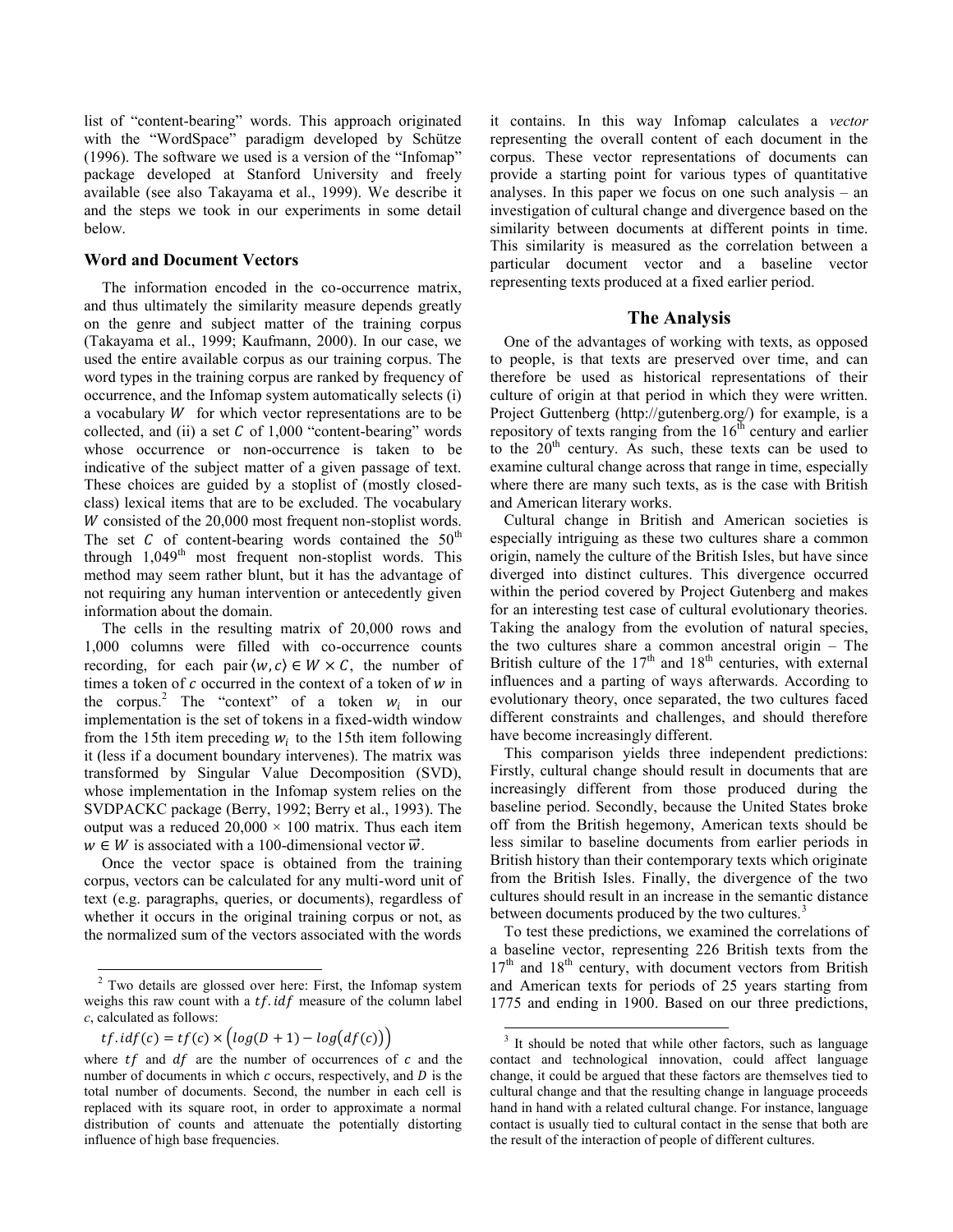

**Figure 1**: Average correlations of British and American texts with the average document vector for British texts from 1600 to 1775 (error bars represent standard error of the mean, number of texts is given in parenthesis)

we hypothesize that: (1) Over time the correlation of documents with the baseline vector should decrease; (2) The document vectors for texts originating in the United States should have a lower correlation with the baseline vector than texts originating in the British Isles; (3) There will be an interaction such that the decrease in correlation observed in (1) is accelerated in the case of texts originating in the US compared to those originating in the British Isles.

### **The Corpus**

In order to perform this comparison, we generated a semantic space from a corpus containing 4034 works from Project Gutenberg dating as far back as the  $14<sup>th</sup>$  century. We determined the cultural association of each document based on the nationality of its author. Furthermore, we divided the range of time between 1775 and 1900 into 5 25-year periods. However, because precise authoring dates are unavailable for many of the works involved, we decided to use the date of birth of the author<sup>4</sup> when deciding the period to which a work belongs. As our cultural baseline we used the average document vector based for British texts whose authors were born between 1600 and 1775 (226 texts).

### **Results and Discussion**

l

We calculated the average document vector for each culture and period and correlated these vectors with the average document vector of our baseline period. The results of this analysis are summarized in Figure 1.

As predicted, the overall correlation between document vectors and the baseline vector decreased over time (*F*(4,  $3553$ ) = 42.141,  $p < .001$ ). In addition, American texts generally demonstrated a lower correlation with the baseline vector than British texts  $(F(1, 3553) = 28.43, p < .001)$ . This effect was statistically significant within each individual time period except for 1775-1800. Finally, there was a significant interaction between the culture and period variables  $(F(4, 3553) = 9.261, p < .001)$ , indicating that the two cultures indeed grew apart between 1775 and 1900.

However, in contrast with our prediction, the majority of this cultural divergence seems to have occurred between 1775 and 1825 as the slope of cultural decline following that period is highly similar (the difference between the two correlation scores is .05 for the periods 1800-1825, 1825- 1850, and 1875-1900). Interestingly, the overall linear trend observed for the rate of cultural change is broken by British texts written by authors born between 1850 and 1875. One possible interpretation of this abnormality is that historical events around that time period temporarily brought the two cultures together.

Following the results presented in this section, we hypothesize that the rate of cultural change tends to be constant across time. However, major historical events, such as the Revolutionary War, might cause an increase in the rate of change. Consequently, such events might result in cultures drifting apart. Nevertheless, this cultural drift seems to be limited to a relatively short period of time. One possible mechanism that could account for this pattern is that certain historical circumstances (e.g., wars) cause a reduction in the cultural exchange between societies. In turn, this reduction leads to a divergence between the cultures. However, once the specific event has run its course, cultural exchange often returns to its normal patterns and this divergence is halted (although not necessarily reversed).

## **General Discussion**

In this paper we demonstrated how corpus analysis might be used to explore the rate and scope of cultural change. While the results reported here are limited in scope and interpretation, future enhancements would hopefully allow us to identify specific cultural difference as well as focus on how individual cultural concepts differ between cultures and

<sup>4</sup> While we report results based on the author"s date of birth, the analysis shows the same patterns when the author"s date of death is used instead.